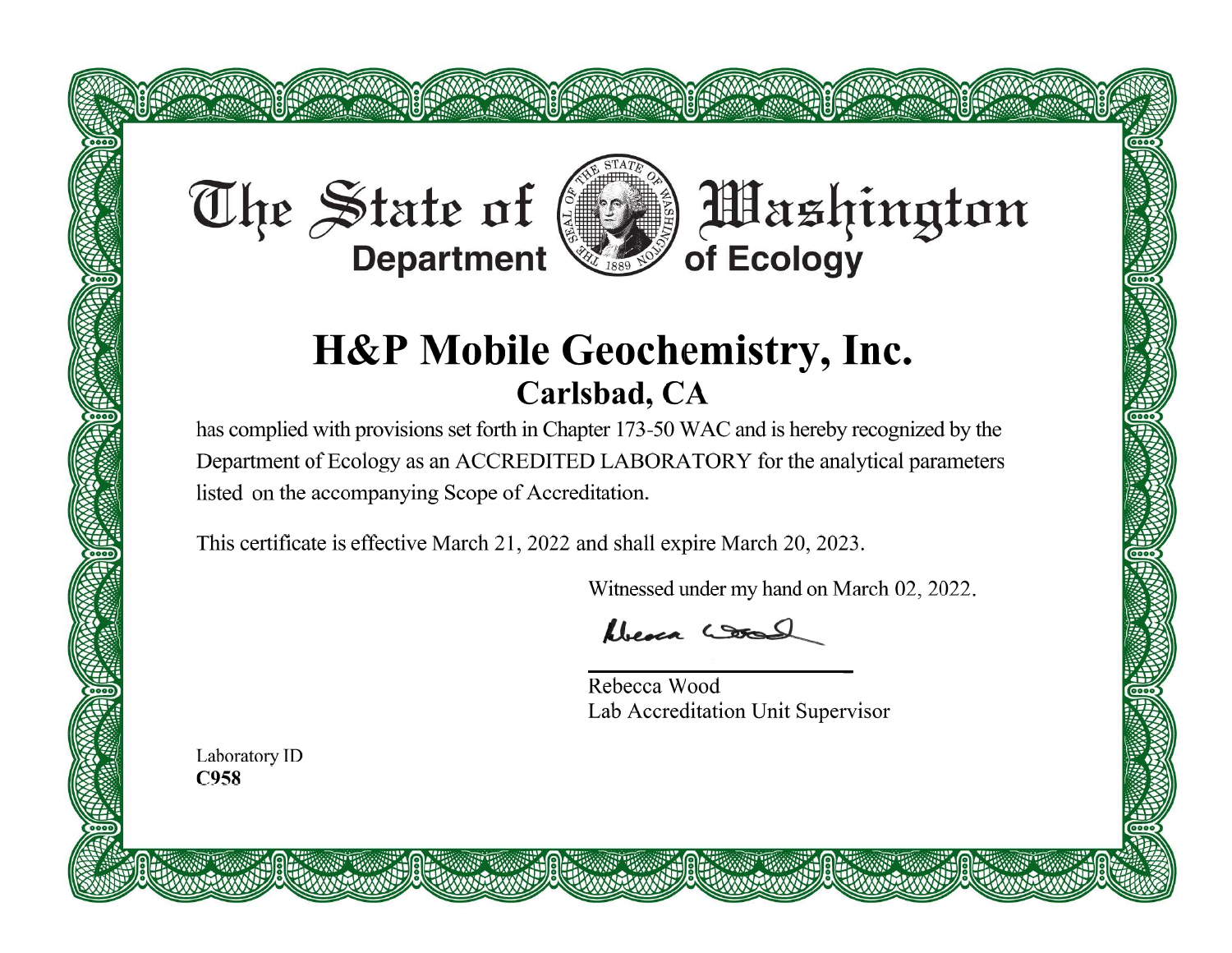# WASHINGTON STATE DEPARTMENT OF ECOLOGY

ENVIRONMENTAL LABORATORY ACCREDITATION PROGRAM

## SCOPE OF ACCREDITATION

# H&P Mobile Geochemistry, Inc.

### Carlsbad, CA

is accredited for the analytes listed below using the methods indicated. Full accreditation is granted unless stated otherwise in a note. EPA is the U.S. Environmental Protection Agency. SM is "Standard Methods for the Examination of Water and Wastewater." SM refers to EPA approved method versions. ASTM is the American Society for Testing and Materials. USGS is the U.S. Geological Survey. AOAC is the Association of Official Analytical Chemists. Other references are described in notes.

| <b>Matrix/Analyte</b>                       | <b>Method</b>           | <b>Notes</b> |
|---------------------------------------------|-------------------------|--------------|
| Air                                         |                         |              |
| 1,1,1-Trichloroethane                       | EPA TO-15 Rev. 2 (1999) |              |
| 1,1,2,2-Tetrachloroethane                   | EPA TO-15 Rev. 2 (1999) |              |
| 1,1,2-Trichloroethane                       | EPA TO-15 Rev. 2 (1999) |              |
| 1,1-Dichloroethane                          | EPA TO-15 Rev. 2 (1999) |              |
| 1,1-Dichloroethylene                        | EPA TO-15 Rev. 2 (1999) |              |
| 1,2,4-Trichlorobenzene                      | EPA TO-15 Rev. 2 (1999) |              |
| 1,2-Dibromoethane (EDB, Ethylene dibromide) | EPA TO-15 Rev. 2 (1999) |              |
| 1,2-Dichlorobenzene                         | EPA TO-15 Rev. 2 (1999) |              |
| 1,2-Dichloroethane (Ethylene dichloride)    | EPA TO-15 Rev. 2 (1999) |              |
| 1,2-Dichloropropane                         | EPA TO-15 Rev. 2 (1999) |              |
| 1,3-Butadiene                               | EPA TO-15 Rev. 2 (1999) |              |
| 1,3-Dichlorobenzene                         | EPA TO-15 Rev. 2 (1999) |              |
| 1,4-Dichlorobenzene                         | EPA TO-15 Rev. 2 (1999) |              |
| 2-Butanone (Methyl ethyl ketone, MEK)       | EPA TO-15 Rev. 2 (1999) |              |
| Benzene                                     | EPA TO-15 Rev. 2 (1999) |              |
| <b>Bromoform</b>                            | EPA TO-15 Rev. 2 (1999) |              |
| Carbon disulfide                            | EPA TO-15 Rev. 2 (1999) |              |
| Carbon tetrachloride                        | EPA TO-15 Rev. 2 (1999) |              |
| Chlorobenzene                               | EPA TO-15 Rev. 2 (1999) |              |
| Chloroethane (Ethyl chloride)               | EPA TO-15 Rev. 2 (1999) |              |
| Chloroform                                  | EPA TO-15 Rev. 2 (1999) |              |
| cis-1,2-Dichloroethylene                    | EPA TO-15 Rev. 2 (1999) |              |
| cis-1,3-Dichloropropene                     | EPA TO-15 Rev. 2 (1999) |              |
| Ethylbenzene                                | EPA TO-15 Rev. 2 (1999) |              |
| Hexane                                      | EPA TO-15 Rev. 2 (1999) |              |
| Methyl bromide (Bromomethane)               | EPA TO-15 Rev. 2 (1999) |              |

#### Washington State Department of Ecology

Effective Date: 3/21/2022 Scope of Accreditation Report for H&P Mobile Geochemistry, Inc. Scope States: States: 3/20/2023 C958-22

Page 1 of 2 Laboratory Accreditation Unit